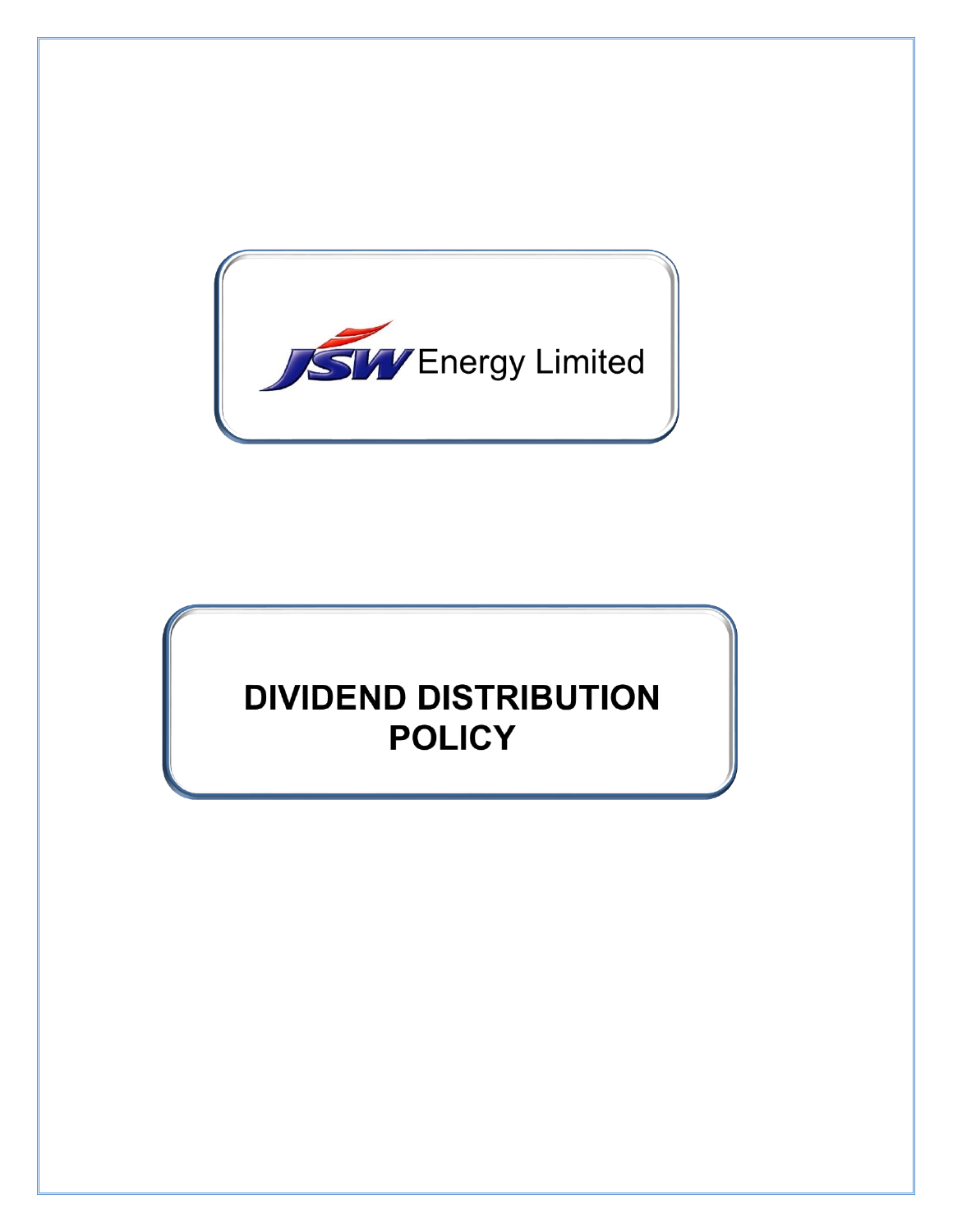

| <b>Policy Title</b>            | <b>Dividend Distribution Policy</b> |
|--------------------------------|-------------------------------------|
| <b>Version Number</b>          | 3.00                                |
| <b>Effective Date</b>          | 23rd March, 2017                    |
| <b>Authorised by</b>           | <b>Board of Directors</b>           |
| Date of last review / revision | 24th March, 2022                    |

## **Dividend Distribution Policy**

#### **1. Objective**

The objective of this Policy is to ensure the right balance between the quantum of Dividend paid and amount of profits retained in the business for various purposes. Towards this end, the Policy lays down parameters to be considered by the Board of Directors of the Company for declaration of Dividend from time to time.

#### **2. Effective Date:**

The Board of Directors of the Company, at its meeting held on  $23<sup>rd</sup>$  March, 2017, has adopted the Dividend Distribution Policy of the Company as required in terms of the Regulation 43A of the Securities and Exchange Board of India (Listing Obligations and Disclosure Requirements) Regulations 2015. The Policy is effective from the financial year 2016-2017.

#### **3. Regulatory Framework**

The Securities and Exchange Board of India ("SEBI") on July 8, 2016 inserted Regulation 43A in SEBI (Listing Obligations and Disclosure Requirements) Regulations, 2015, which requires top one thousand listed companies (based on market capitalization of every financial year) to formulate a Dividend Distribution Policy.

Accordingly, JSW Energy Limited, being one of the top one thousand listed companies as per market capitalization as on the last day of the immediately preceding financial year, is required to frame this policy to comply with the requirements of the SEBI (Listing Obligations and Disclosure Requirements) Regulations, 2015.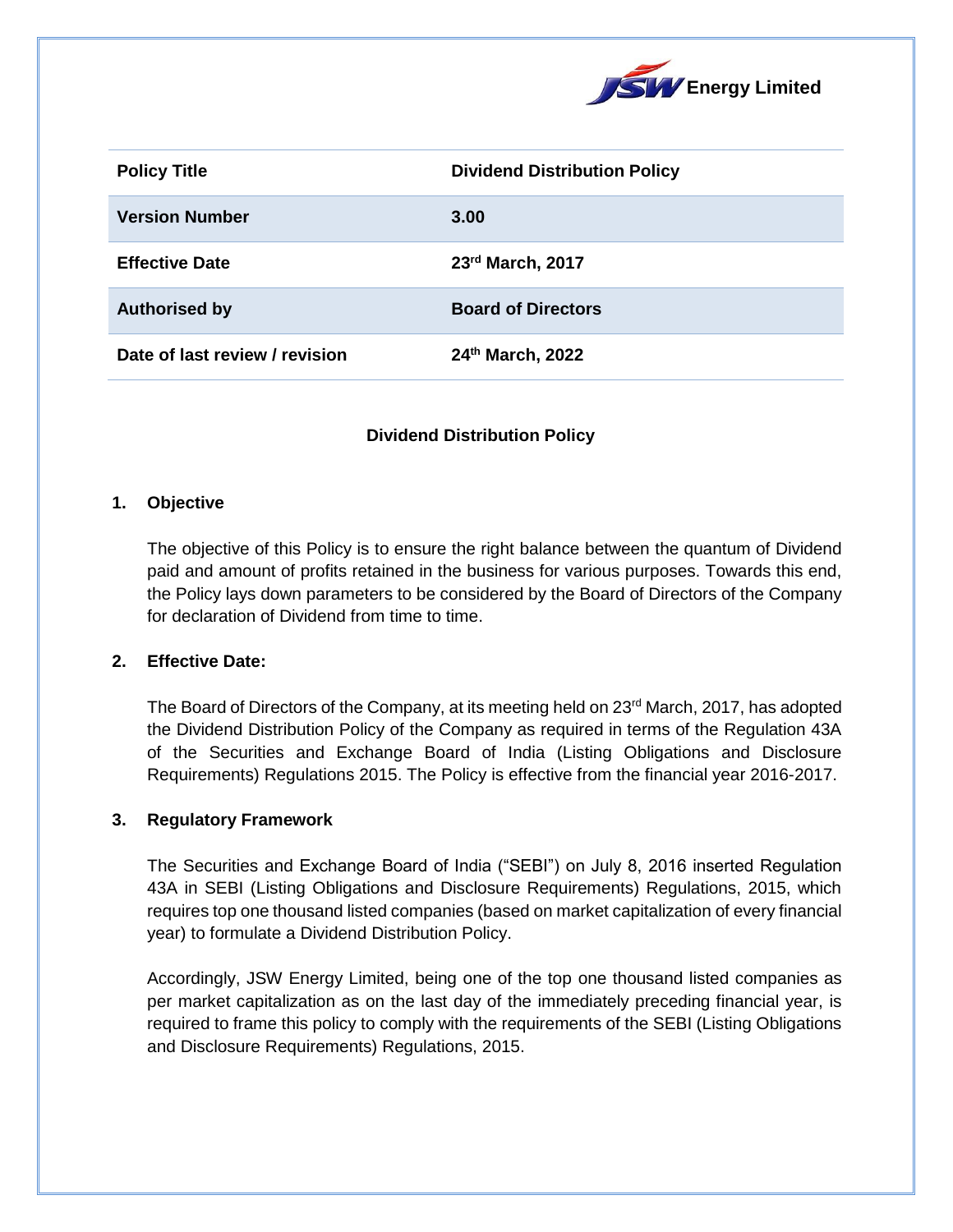

# **4. Definitions**

- **4.1** "**Act**" shall mean the Companies Act, 2013 including the Rules made thereunder, as amended from time to time.
- **4.2 "Applicable Laws"** shall mean the Companies Act, 2013 and Rules made thereunder, the Securities and Exchange Board of India (Listing Obligations and Disclosure Requirements) Regulations, 2015; as amended from time to time and such other act, rules or regulations which provides for the distribution of Dividend.
- **4.3** "**Company"** shall mean JSW Energy Limited.
- **4.4** "**Chairman**" shall mean the Chairman of the Board of Directors of the Company.
- **4.5** "**Compliance Officer**" shall mean the Compliance Officer of the Company appointed by the Board of Directors pursuant to the SEBI (Listing Obligations and Disclosure Requirements) Regulations, 2015.
- **4.6** "**Board**" or "**Board of Directors**" shall mean Board of Directors of the Company.
- **4.7** "**Dividend**" shall mean Dividend as defined under the Companies Act, 2013 and includes Interim Dividend.
- **4.8 "JMD & CEO"** shall mean Joint Managing Director and Chief Executive Officer of the Company.
- **4.9 "Policy or this Policy"** shall mean the Dividend Distribution Policy.
- **4.10 "SEBI Regulations"** shall mean the Securities and Exchange Board of India (Listing Obligations and Disclosure Requirements) Regulations, 2015 together with the circulars issued thereunder, including any statutory modification(s) or re-enactment(s) thereof for the time being in force.
- **4.11 "Subsidiary"** shall mean Subsidiary of the Company as defined under the Companies Act, 2013.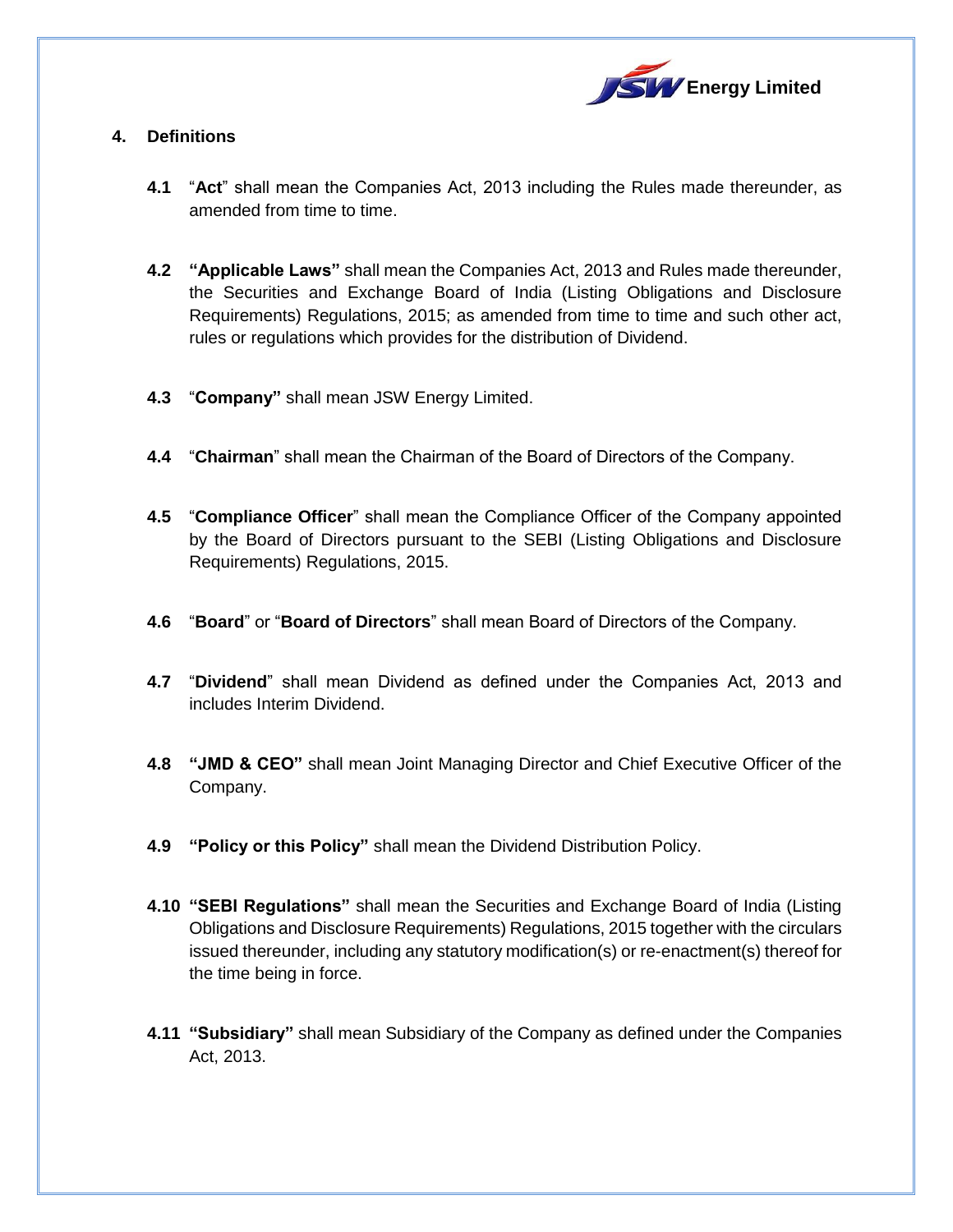

## **5. Parameters for declaration of Dividend**

The Board of Directors of the Company, shall consider the following parameters for declaration of Dividend:

#### **5.1 General Guidelines for Dividend Distribution**

- a. The Company shall pay dividend (including interim dividend) in compliance with the applicable provisions of the Companies Act, 2013, rules prescribed thereunder, and any amendments made thereto.
- b. The Board may not recommend dividend if, in its opinion, it is financially not prudent to do so.
- c. If the Company proposes to declare dividend on the basis of parameters in addition to those covered in this policy or proposes to make any changes to any parameters of the dividend distribution policy, it shall disclose such changes along with the rationale for the same in its annual report and on its website.

#### **5.2 Financial Parameters / Internal Factors**

Before declaring or recommending dividend to shareholders, the Board of Directors would consider appropriate financial parameters like accumulated profit; working capital requirements; capital expenditure requirements; capital investment requirements; cash flow & liquidity; debt servicing and leverage ratios; outstanding borrowings and repayment schedules; past dividend trends; any other factor deemed fit by the Board.

## **5.3 External Factors**

Before declaring or recommending dividend to shareholders, the Board of Directors would consider relevant external factors like the prevailing legal requirements, regulatory conditions or restrictions laid down under the Applicable Laws including tax laws; macro-economic factors; economic and industry outlook; growth outlook.

#### **5.4 Circumstances under which the shareholders may or may not expect Dividend**

The decision regarding dividend payout seeks to balance the dual objectives of appropriately rewarding shareholders through dividends and retaining profits in order to balance capital requirements as enumerated in the aforesaid sections in 5.2 & 5.3 respectively. The Equity shareholders may expect dividend only if the Company has surplus funds and after taking into consideration relevant financial parameters / internal /external factors enumerated in 5.2 and 5.3 above.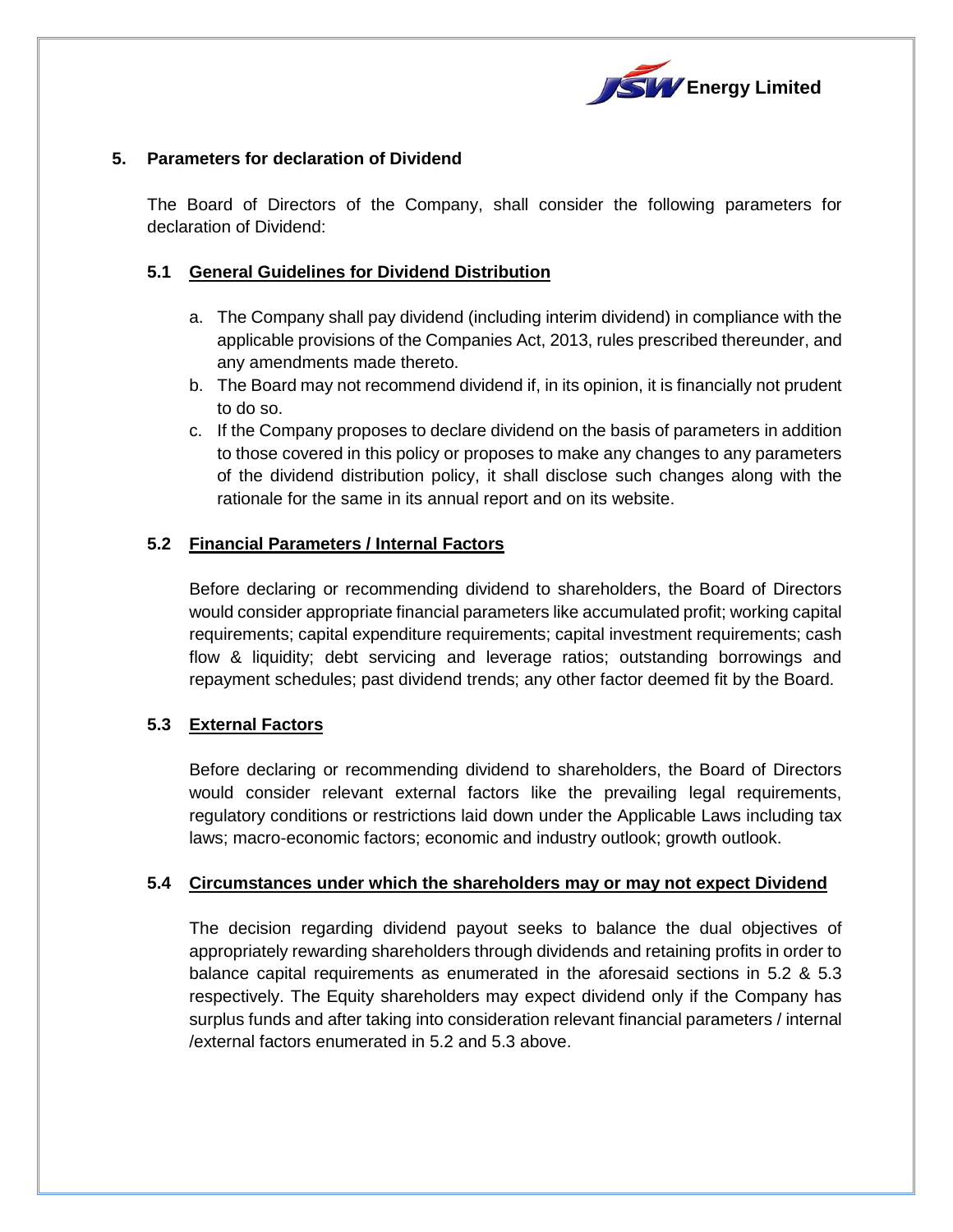

The shareholders of the Company may not expect dividend under the following circumstances:

- a. Significant expansion project requiring higher allocation of capital;
- b. Significantly higher working capital requirements adversely impacting free cash flow;
- c. Acquisitions or joint ventures requiring significant allocation of capital;
- d. Proposal for buy back of securities;
- e. Inadequacy of profits or whenever the Company has incurred losses; in particular, where the debt servicing capability can get compromised
- f. Restrictions in loan / NCD agreements on account of covenants therein
- g. Weak industry / business outlook whereby it is prudent in the eyes of the Board to conserve cash than payout dividend.

# **5.5 Policy on utilization of retained earnings**

Retained earnings may be utilized for capital expenditure, acquisitions, expansion or diversification, long term working capital, general corporate purposes or it can be distributed to the shareholders by way of dividend, bonus shares, buy-back of shares or for such other purpose as the Board may deem fit from time to time.

# **5.6 Parameters adopted with regard to various classes of shares**

## **i) General**

- a. The factors and parameters for declaration of dividend to different classes of shares of the Company shall be in compliance with the existing laws, governing the dividend payout.
- b. The payment of dividend shall be based on the respective rights attached to each class of shares as per their terms of issue.
- c. The dividends shall be paid out of the Company's distributable profits and/or general reserves, and shall be allocated among shareholders on a pro-rata basis according to the number of each type and class of shares held.

## **ii) Dividend on Preference shares**

Preference shares shall be entitled to and paid dividend at a fixed rate as per the terms of issue and shall stand in priority to equity shareholders for payment of dividend. In case of Cumulative Preference shares, if the Company does not have distributable profits for any financial year or the Company is not able to pay the dividend, the dividend shall be accumulated and be paid later in accordance with the terms of issue and subject to the provisions of the Companies Act, 2013.